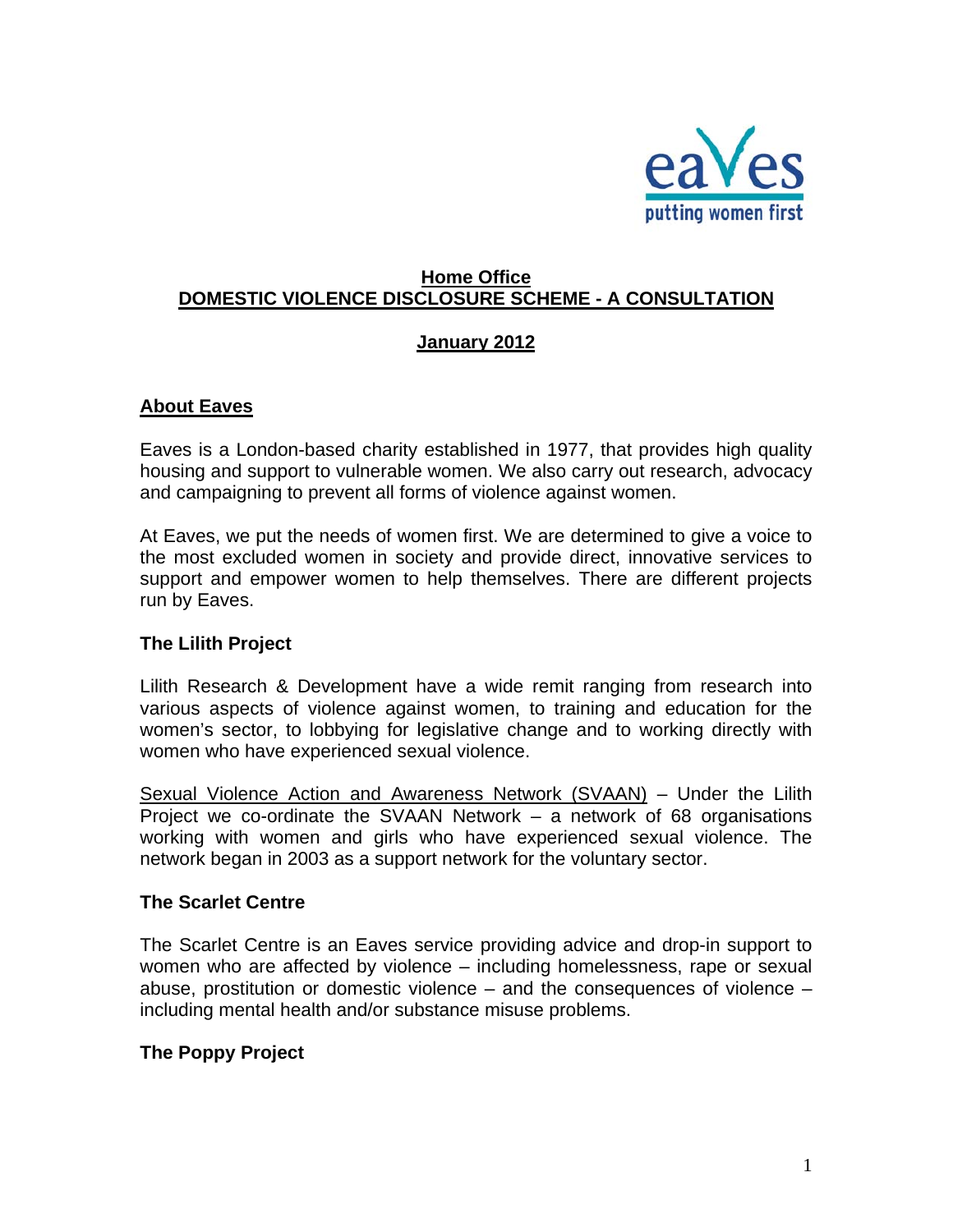The Poppy Project provides support, accommodation and advocacy for women trafficked into domestic slavery and sexual exploitation in the UK. We have 54 bed spaces throughout England and Wales. We also run an outreach service which works with women who cannot be housed in Poppy accommodation, either because there is no room for her or she does not meet the criteria for support set by Poppy's funder, the Office for Criminal Justice Reform (reporting to the Ministry of Justice)

# **The Serafina Project**

Formerly Eaves Women's Aid, The Serafina Project provides support and accommodation for women (and their children) fleeing domestic violence. We provide bed spaces in Westminster in comfortable and safe environments where a full range of support provided, including help accessing benefits and legal advice.

### **The Sojourner Project**

The Sojourner Project is a pilot scheme run by Eaves and funded by the Home Office. It is for women with no recourse to public funds, who entered the UK on a spousal or partner visa and are eligible to apply for Indefinite Leave to Remain (ILR) under the Domestic Violence Rule.

#### **To find out more about our work please visit our website on [www.eaves4women.co.uk](http://www.eaves4women.co.uk/)**

### **General - Domestic Violence**

- **One in four women** will be a victim of domestic violence in their lifetime many of these on a number of occasions.
- Even though only minority of incidents of domestic violence are actually reported to the police; **every minute** police get a report of one incident of domestic violence. This could be estimated to mean that 1,300 calls are made each day or over 570,000 each year. Of these, 89% were calls by women being assaulted by men.
- On average, **2 women a week** are killed by a current or former male partner. This constitutes nearly 40% of all female homicide victims
- 44% of victims of domestic violence are victimised in more than one incident. No other type of crime has a rate of repeat victimisation as high as domestic violence. On average, **35 assaults** happen before the police are called.
- Based on the research done by Wiltshire Police, there are an estimate of 25,000 individuals who are serial perpetrators of domestic violence (violence against multiple unconnected victims) in England, Wales and Northern Ireland.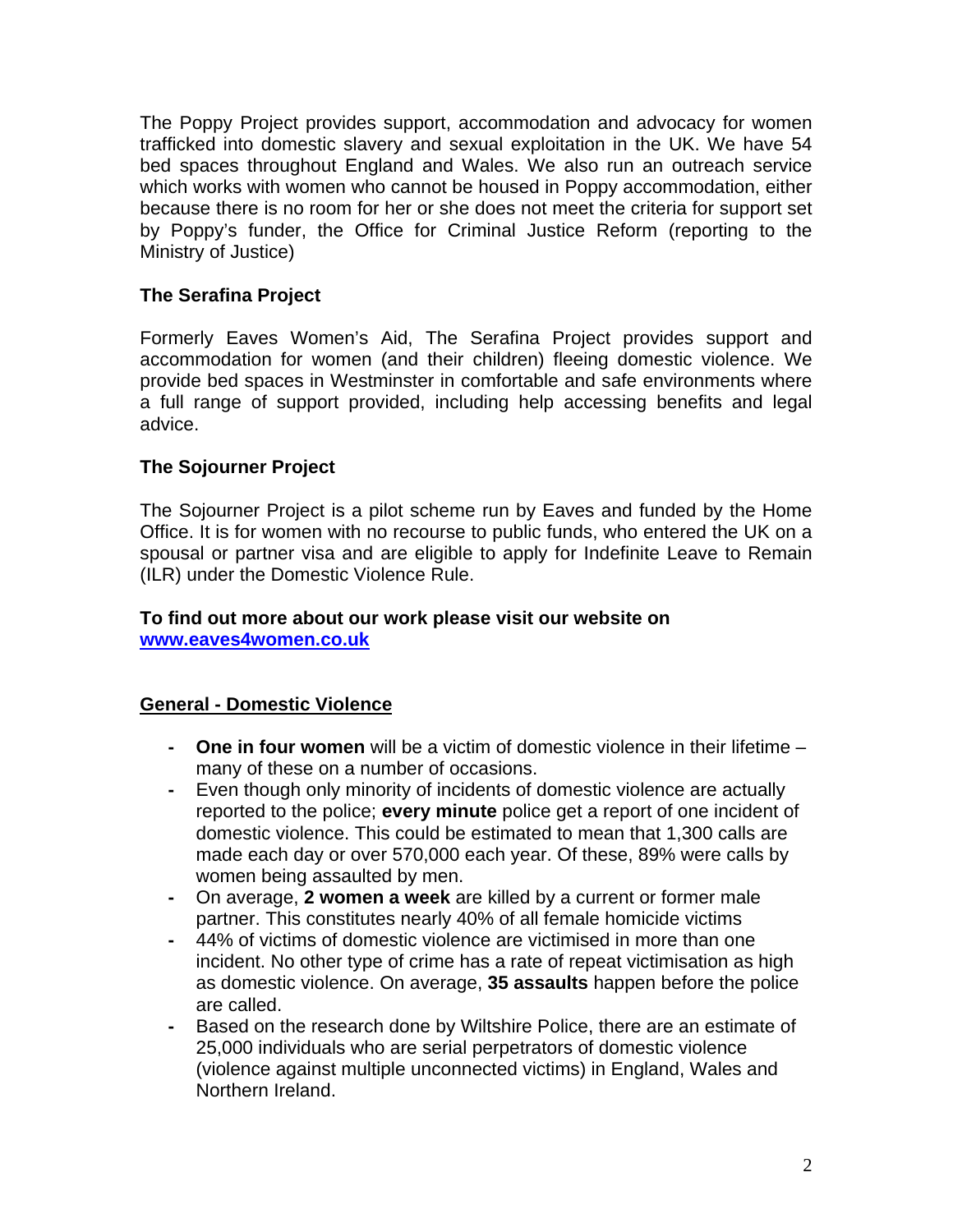P.S. The vast majority of the victims of domestic violence are women and women are also considerably more likely to experience repeated and severe forms of violence. Therefore, we will repeatedly refer to women throughout this consultation response when discussing the issue.

## **Domestic Violence Disclosure Scheme**

# **1. The Current Situation**

Under the current system the police have a common law power to disclose information in accordance with the Crime and Disorder Act.

The police have a common law duty to *prevent and detect crime and a corresponding power to disclose information where necessary for the prevention or detection of crime*. In exercising this power they must act fairly, having regard to the circumstances of the case and bearing in mind that such disclosure is an exception to the general principle of confidentiality; they should also bear in mind that both the public and the Government expect them to use their powers and their knowledge to prevent crime and to reduce crime and disorder.

Though this is a vital means in supporting a potential victim of domestic violence to get information about her partner's violence history, it **puts the onus on the woman** or a third party. Having regard to the realities of domestic violence; that women, even in violent relationships, don't involve the police immediately<sup>[1](#page-2-0)</sup> due to fear or other factors, it will be less likely that a woman who has just started a relationship with someone will actively approach the police to inquire about the person's violent history. Therefore it is doubtful how much this system could be effective as regards actually helping women to make informed decisions and preventing victimisation.

The current system is also built just around the police and their power to disclose. Given the fact that domestic violence is a delicate subject involving in most cases vulnerable women and children it's important that other agencies are also involved and be part of the decision making into how the information is disclosed, what the risks, how the risks could be averted and what support is needed.

It also gives the sole discretionary power to the police on whether they believe a crime could be committed if they don't disclose the information. This could lead to arbitrary use of the power depending on decision of individuals rather than having a coherent and uniform practice across the police forces in the country.

 $\overline{a}$ 

<span id="page-2-0"></span><sup>&</sup>lt;sup>1</sup> On average, 35 assaults happen before the police are called.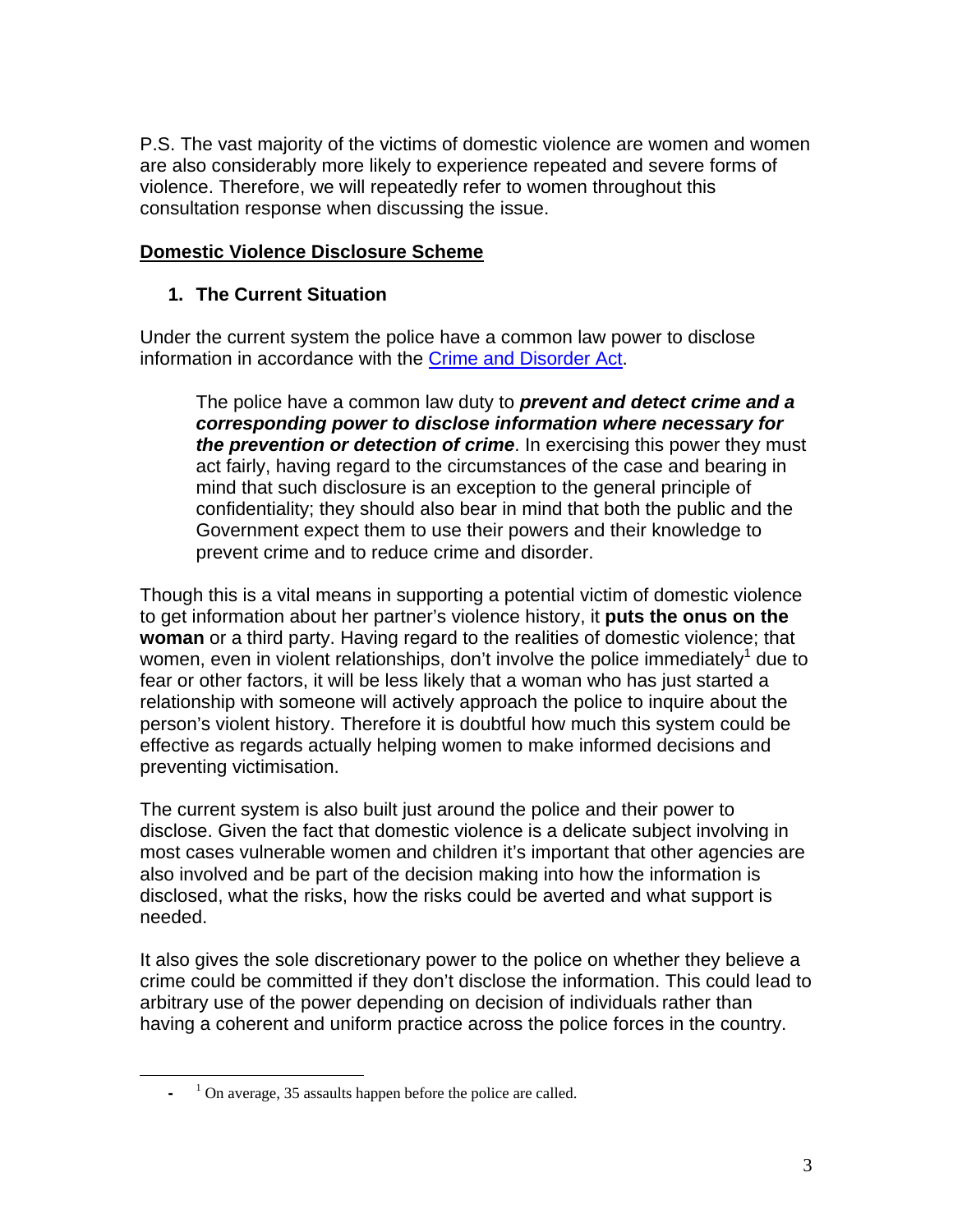Besides, **the current system is just a power to disclose not a duty to disclose.** 

# **2. The 'Right to Ask'**

This scheme is envisaged to mirror the Child Sex Offender Disclosure Scheme in that:

- The new partner (A) is enabled to ask the police about the person with history of violence (B);
- Police undertake an initial check on the Police National Database to identify whether any information is held on B;
- A is met face-to-face to confirm identity and relationship between (A) and (B), and complete a formal application for disclosure;
- The police conduct full checks on police database systems
- The police refer information about (B) to an appropriate multi-agency setting who would then make a decision on whether to disclose the information to (A).
- If disclosure is approved it would be made by the police with an IDVA present to provide support to (A) if needed

This is similar to the system in place under the common law powers of the police in that the individual or a third party applies for the disclosure and the police will see if there is a need to disclose.

However, this scheme goes further by creating a statutory right to ask. This would create uniformity in application and detailed guidelines as to what and how disclosure should be made.

According to an independent evaluation into the pilot Child Sex Offender Disclosure Scheme, the police perceived that having such a scheme is important in terms of formalising what they thought was a good practice.

Therefore this scheme could be helpful in terms of having clear understanding of what the risks to the women are, what's expected of the police and other agencies who have a duty to support the women.

It also envisages the involvement of the MARAC and an IDVA to support the potential victim.

Although this could be considered a better scheme it stills leaves the burden of seeking information on the women and does not create a duty on the police to interactively engage with vulnerable individuals. It all will still heavily rely on an application for disclosure made by a woman.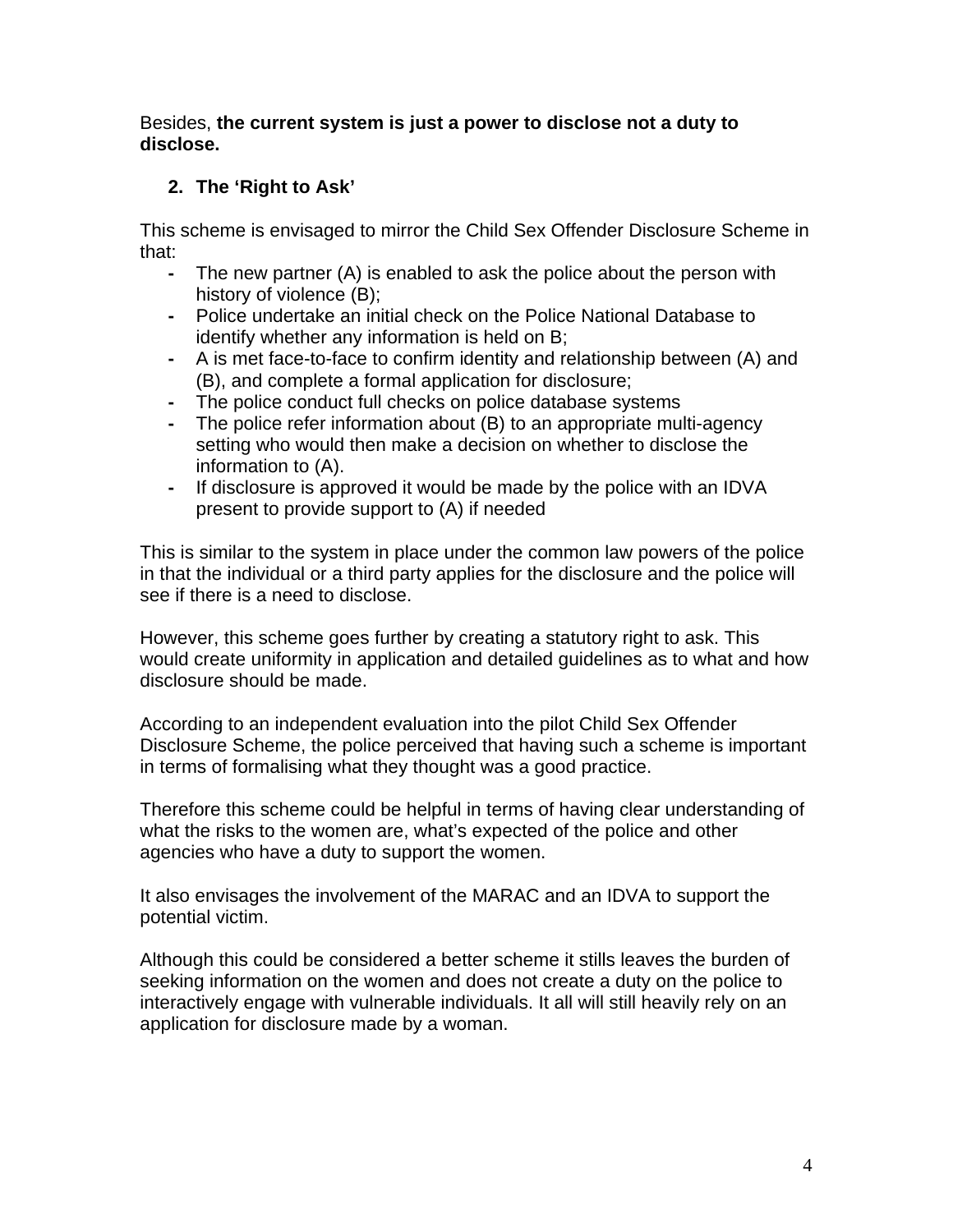This is also a lengthy process were the woman is required to see the police repeatedly before she gets the information, which could create potential risk to her safety.

# **3. The 'Right to Know'**

This is a national disclosure scheme based on [ACPO Review – Tackling](http://www.acpo.police.uk/documents/crime/2009/200909CRIVAW01.pdf)  [Perpetrators of Violence Against Women and Girls](http://www.acpo.police.uk/documents/crime/2009/200909CRIVAW01.pdf).

# **Key points from the ACPO review:**

- It important for the safety and wellbeing of individual members of the public who are in a relationship with a dangerous person that the potential victim has the *'right to know'* about relevant information so that informed choices about personal safety can be made.
- Routine disclosure should not be common practice, however, following risk assessment it may be *proportionate and necessary to make a disclosure to enable a potential victim to make choices* about her safety and that of her children.
- Ensuring that the *impact of a disclosure*, which could be emotionally profound for the victim and could raise the risk to her from the perpetrator, is *properly managed and mitigated through the provision of effective, expert support*. An estimated *25,000 individuals are serial perpetrators* of domestic violence
- *Article 8 of ECHR places 'positive obligations' on the State to intervene to protect individuals' right to bodily integrity, including elements of emotional well-being.* This suggests there are legal obligations on the State to protect victims of violence even where this might negatively impact on a perpetrator's rights to privacy.
- *Decision to disclose should be made on a multi-agency basis* and single agency decision making to disclose information on offenders is strongly advised against, except for exceptional cases where there is a need to avert imminent risk. In such cases *senior personnel* should be the decision makers.
- There should be an appropriate *balance between the 'right to know' with other rights such as the right to privacy*. Right to know is not an absolute entitlement.

The ACPO recommendation that persons at risk of violence must have **'the right to know'** bases its argument on how important it is that the potential victim should have the relevant information so that she could make an informed decision about her safety.

What makes this unique from the above two forms of disclosures is that its *puts a positive duty on the police to proactively engage* with potential victims to disclose information of violent history of a new partner.

**-** This *shifts the burden from the woman to the police*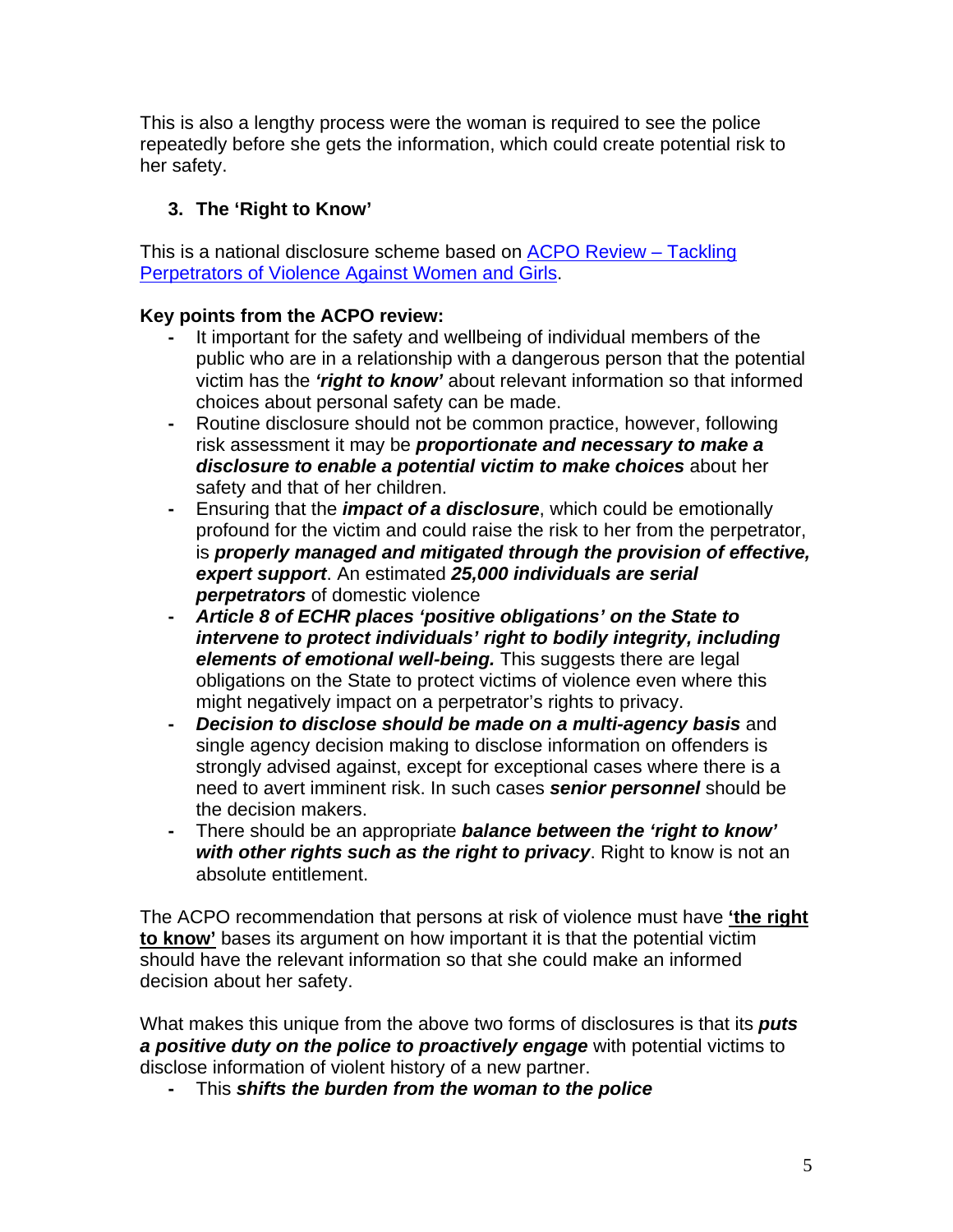- It puts the duty on a *statutory footing*
- It makes the *police accountable for failure to disclose*

As mentioned above the police could find it helpful that the system is properly formalised in contrast to just leaving it as a good practice common in some police forces.

It will put in place a *clear understanding* of what the risks are, what is expected of the police and agencies working with women while disclosing the information.

The disclosure should always be made following a *thorough risk assessment* and after authorities are convinced that it is important and necessary to disclose such information to safeguard a potential victim's safety.

The woman should be fully supported and signposted to appropriate agencies that could support her and her children if any.

The fact that the duty to inform falls on the police and not on the women might also shift risk from the women since it would not be the woman who actively went to seek the information.

#### **Scope**

As the ACPO report recommends, the scheme should not be about a mere routine.

However, since domestic violence is not specified as a single criminal offence in our laws and may comprise of number of different behaviours and consequences, such as, harassment, assault, criminal damage, attempted murder, rape and false imprisonment; it is important to understand and properly record, flag up and disclose *all relevant violent behaviour*.

Third parties, who have interest, should be able to ask about the violent behaviour of a person but the police should be cautious in disclosing the information to them rather than to the potential victim. In practice we get inquiries from concerned individuals, such as mothers, sisters, friends, etc, however the information should always be disclosed to the appropriate person.

#### **Parties Affected**

- When disclosing information the police should also take due regard to privacy laws therefore the information disclosed should be accurate, relevant (not excessive) and appropriately disclosed. They must be satisfied that disclosure is necessary in accordance with the eight principles set out in the Data Protection Act 1998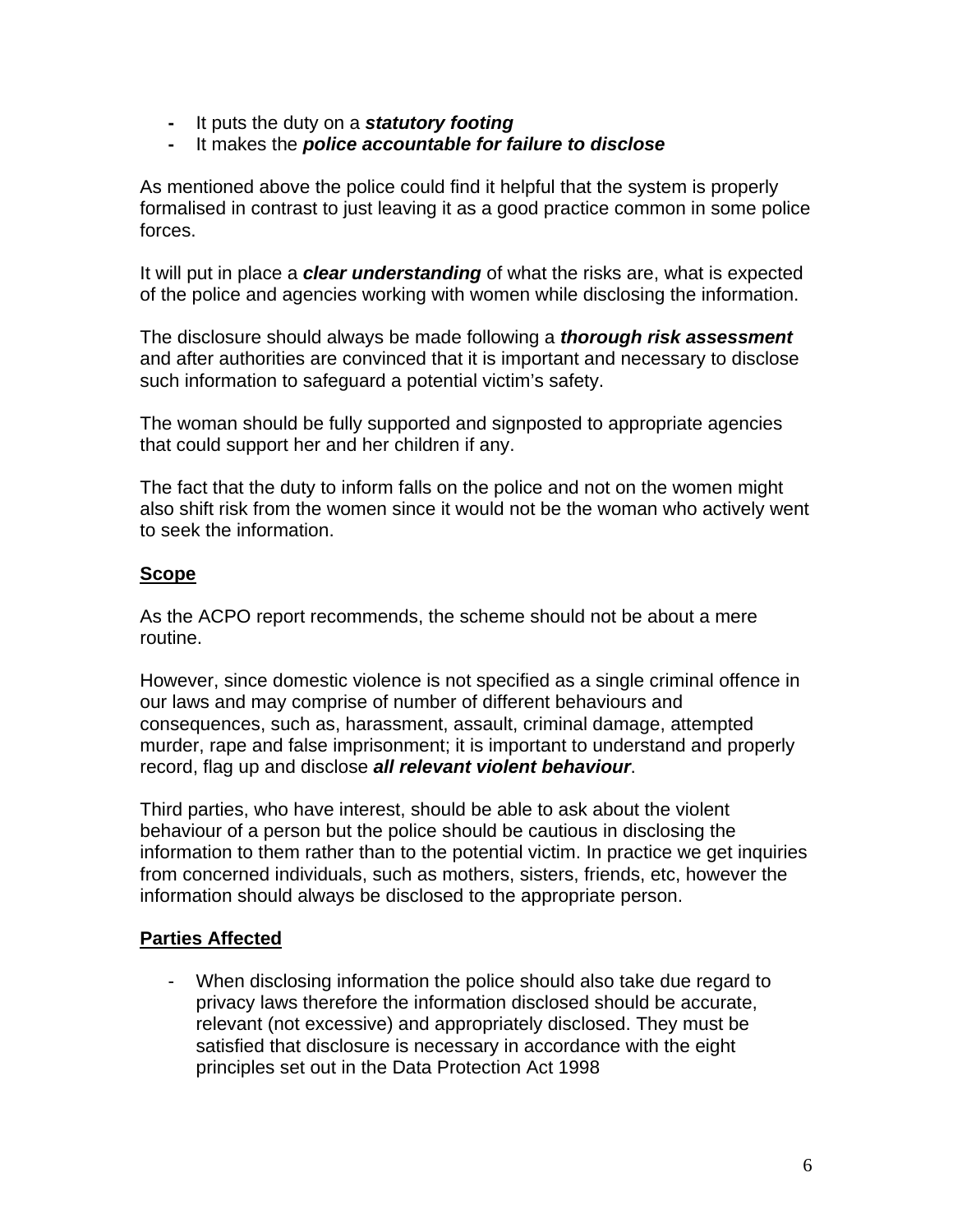- According to the Home Office guidelines on Statutory Crime and Disorder Partnership<sup>[2](#page-6-0)</sup> there are certain core issues to be considered:
	- o The purpose (safety) of sharing the particular information
	- o Will it be important to disclose that particular information to achieve the purpose?
	- o How much information is needed to be disclosed to achieve the purpose? Is it relevant to the purpose?
- There should be mechanisms in place to ensure that the information disclosed to the potential victim will not be passed on to others, which might be a breach of person's human rights.
- Having safety mechanisms in place where information will not fall into the wrong hands and end up further endangering the woman who received the information.
- *In no case should a woman be judged or criticised for her decision (whatever it maybe) after a disclosure is made*. *It should in no case impair her right to access and receive support from the police or other agencies during the time of disclosure or after.*
- *Should an enquiry find that there is no record of violence, it is important that in conveying this it is stressed that this cannot exclude the possibility that a person is violent but simply has not come to the attention of the authorities as yet. (It is a concern for some in the women's sector that there is a risk of creating a false sense of security).*

### **Conclusion**

- It is important that a *formal/statutory system* be in place to enable a person to get information from the police about previous violent relationships of a new partner.
- There have to be appropriate risk assessment and confidentiality provisions in place in accordance with the law to protect all parties involved.
- Since women are at greatest risk of homicide at the point of separation or after leaving a violent partner, the risk of disclosure should be managed carefully.
- It is vital to always take a victim safety centered approach
- Organisations working with victims of violence against women and girls should be consulted in drawing up the specifics of the scheme.

In short, Eaves welcomes a proposal to institute a formal duty to disclose even it if has only relatively limited preventative effect. It is of course just another of many tools at the authorities' disposal but we believe it could increase the vigilance and accountability of the police and send a strong message as to how seriously VAW is taken.However, we continue to urge constant training,

<span id="page-6-0"></span><sup>&</sup>lt;sup>2</sup> Although this deals with information sharing between agencies some of the core principles to be adhered could apply in disclosing information to individuals on domestic violence cases